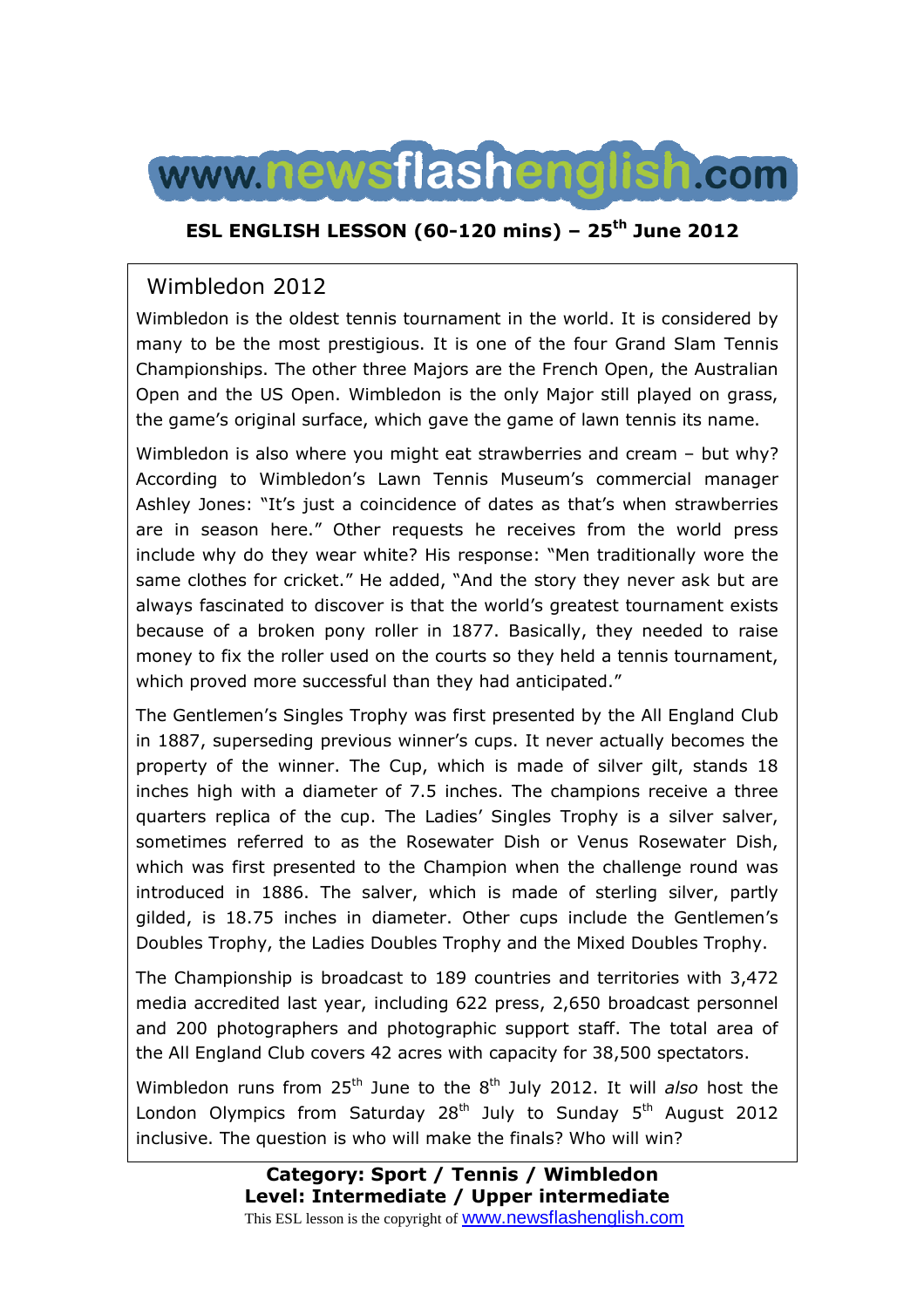# **EXERCISES**

1. Wimbledon: Think of three things you know about Wimbledon. Go round the room swapping details with others.

2. Dictation: The teacher will read four to six lines of the article slowly and clearly. Students will write down what they hear. The teacher will repeat the passage slowly again. Self-correct your work from page one - filling in spaces and correcting mistakes. Be honest with yourself on the number of errors. Advise the teacher of your total number of errors. Less than five is very good. Ten is acceptable. Any more is room for improvement! More than twenty - you need to do some work!

3. Reading: The students should now read the article aloud, swapping readers every paragraph.

4. Vocabulary: Students should now look through the article and underline any vocabulary they do not know. Look in dictionaries. Discuss and help each other out. The teacher will go through and explain any unknown words or phrases.

5. The article: Students should look through the article with the teacher.

- a) What is the article about?
- b) What do you think about the article?

6. Geography: Wimbledon: Where is Wimbledon? Draw a map on the board then **look on Google maps** to help you.

7. Wimbledon: In pairs find five things from the article about Wimbledon. Then add five other things you know about it. Write them below. Discuss together.

| From the article | What you know about it |
|------------------|------------------------|
|                  |                        |
|                  |                        |
|                  |                        |
|                  |                        |
|                  |                        |

**The teacher** will choose some pairs to discuss their findings in front of the class.

8. Let's roleplay 1: In pairs/groups. One of you is the interviewer. The others are one of the following people. You are in the *Radio London* radio studio. Today's interview is about: *Wimbledon 2012.* 

| A tennis fan                   | A London taxi driver   |
|--------------------------------|------------------------|
| A foreign TV sports reporter 4 | A famous tennis player |

**The teacher** will choose some pairs to roleplay their interview in front of the class.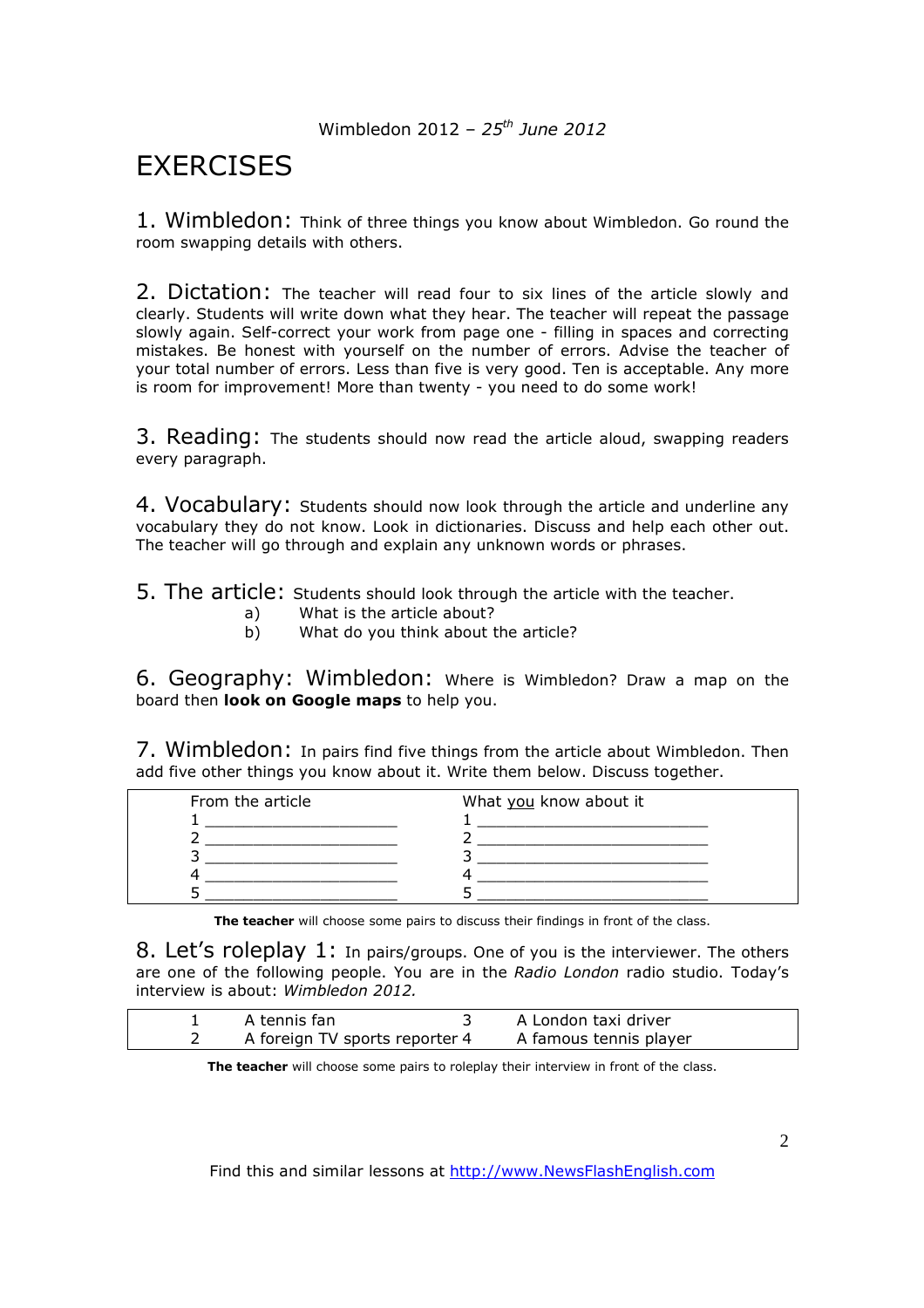9. Let's think! In pairs. On the board write as many words as you can to do with *Wimbledon*. *One-two minutes.* Compare with other teams. Using your words compile a short dialogue together.

10. Let's roleplay 2: In pairs. You are at Wimbledon. You are in a tent drinking Champaign and eating strawberries and cream. Start a conversation about: *Wimbledon 2012*. *5-minutes.* 

11. Let's do 'The Article Quiz': Have the students quiz each other in pairs. They score a point for each correct answer and half a point each time they have to look at the article for help. See who can get the highest score!

### **Student A**

- 1) Name the other Grand Slams?
- 2) How did Wimbledon get its name?<br>3) Describe the men's winning trophy
- 3) Describe the men's winning trophy.<br>4) Describe the women's trophy.
- Describe the women's trophy.
- 5) How many countries and territories is Wimbledon broadcast to? **Student B**
- 1) When is Wimbledon?
- 2) What other event is Wimbledon hosting this year?
- 3) What is the capacity of Wimbledon?
- 4) Who is Ashley Jones?<br>5) How did Wimbledon st
- 5) How did Wimbledon start?

12. A day on a tennis court: With your partner describe a day you play a game of tennis at Wimbledon. Include what you do, what you wear, what you play with, when do you play, who do you play, and the challenges you face.

The teacher can choose some pairs to put their findings on the board.

13. Previous winners! In pairs, think of five previous men's winners of Wimbledon. Then add five previous women's winners. What year did they win? Write them below. Discuss together. Who is the best overall?

| Men | Women |
|-----|-------|
|     |       |
|     |       |
|     |       |
|     |       |
|     |       |

14. Presentation: In pairs, groups or individually: Prepare in class or at home a two minute presentation on: *Wimbledon*. Stand at the front of the class to give your presentation to the class. The class can vote on the best presentation.

15. Let's write an e-mail: Write and send a 200 word e-mail to your teacher about*: Wimbledon.* Your e-mail can be read out in class.

16. Sentence starters: Finish these sentence starters. Correct your mistakes. Compare what other people have written.

- a) Wimbledon
- b) Tennis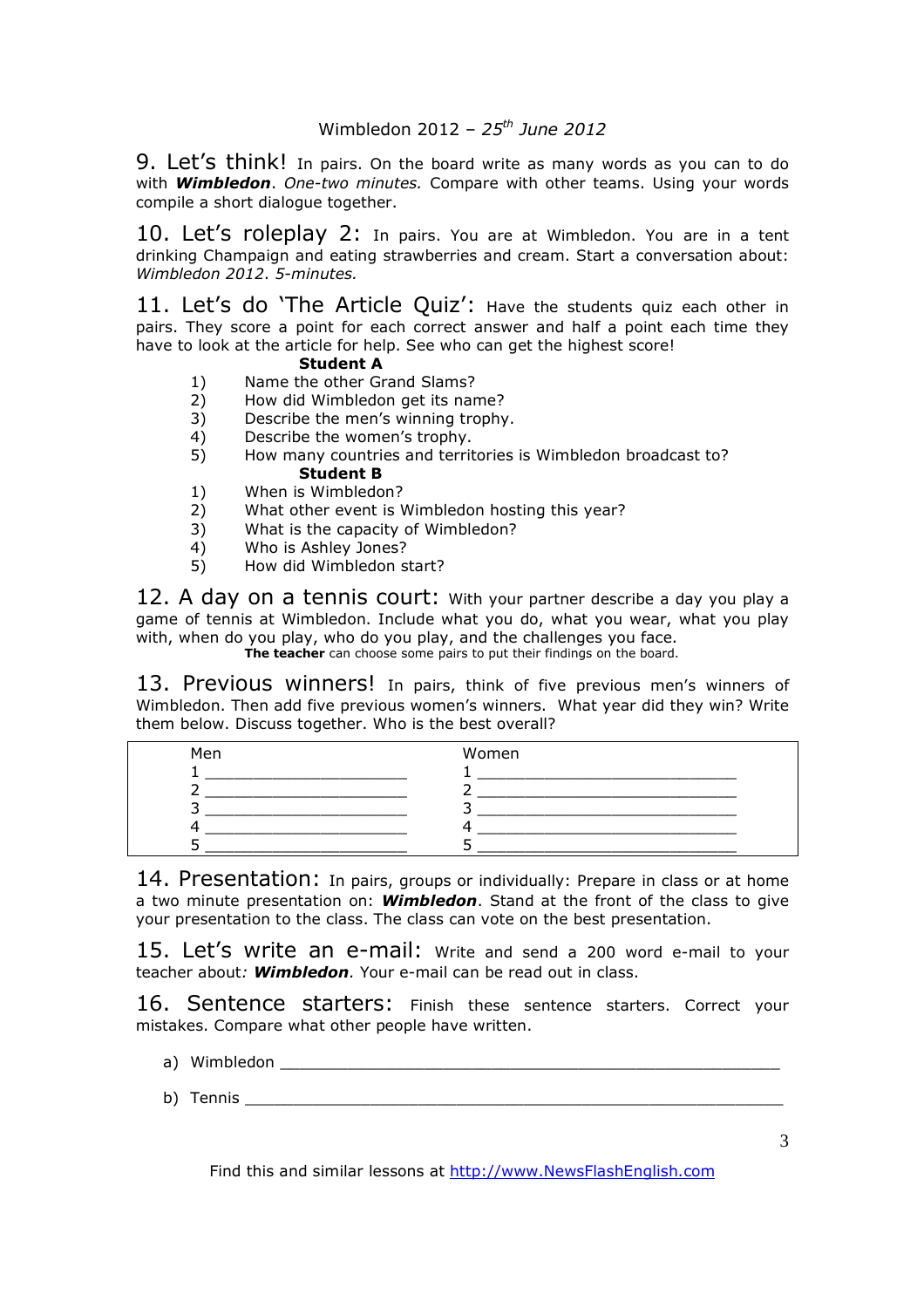# DISCUSSION

### **Student A questions**

- 1) Did the headline make you want to read the article?<br>2) Will you be watching Wimbledon this year?
- $2)$  Will you be watching Wimbledon this year?<br>3) Who do you want to win Wimbledon?
- Who do you want to win Wimbledon?
- 4) Who is your Wimbledon hero?
- 5) Why do men get more prize money? Is this fair?
- 6) Is there too much prize money in tennis these days?
- 7) Who is the best tennis player of all time?
- 8) Why is Wimbledon so important?
- 9) Have you ever been to Wimbledon?
- 10) Have you learnt anything in today's English lesson?

#### **Student B questions**

- 1) What is a pony roller?
- 2) Do you play tennis?
- 3) What else is Wimbledon famous for?
- 4) Do you watch tennis on TV? Explain.
- 5) Which is your favourite tennis championship? Why?<br>6) Do you watch live tennis in your country?
- Do you watch live tennis in your country?
- 7) Would you consider a career playing tennis? Why? Why not?<br>8) Is tennis too commercial these days? Explain?
- Is tennis too commercial these days? Explain?
- 9) Will you be going to Wimbledon this year?
- 10) Did you like this discussion?

# SPEAKING

### Let's discuss! Wimbledon

*Allow 10-15 minutes – As a class / small groups / pairs / 1 to 1* 

20 things about: Wimbledon

The teacher can moderate the session.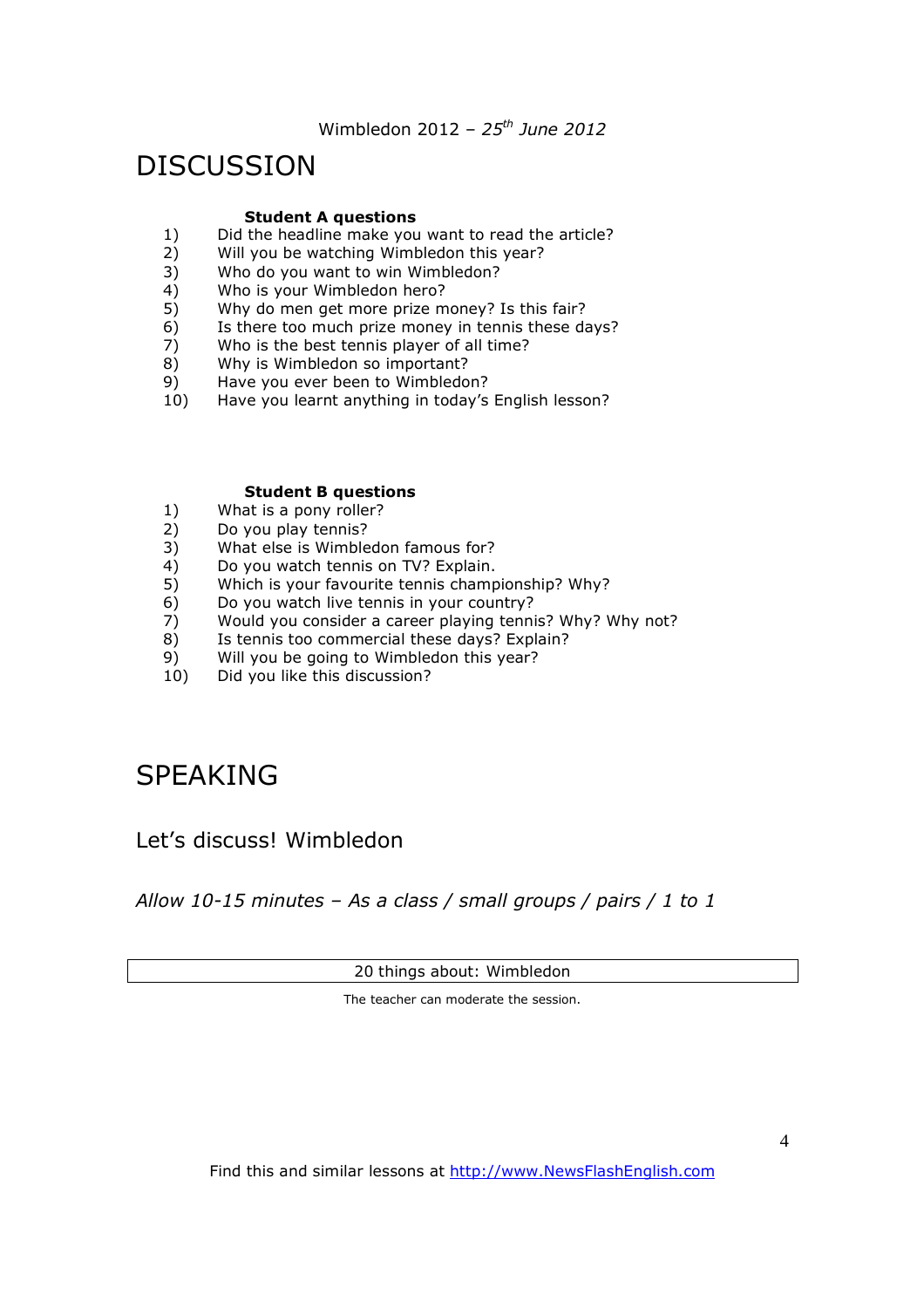## GAP FILL: READING:

*Put the words into the gaps in the text.* 

### Wimbledon 2012

*roller*

*cream*

*lawn*

*Major*

*tennis*

*salver*

Wimbledon is the oldest (1) tournament in the world. It is considered by many to be the most prestigious. It is one of the four Grand Slam Tennis Championships. The other three Majors are the French Open, the Australian Open and the US Open. Wimbledon is the only (2)\_\_\_\_\_ still played on grass, the game's original surface, which gave the game of (3)\_\_\_\_\_ tennis its name. Wimbledon is also where you might eat strawberries and (4)\_\_\_\_\_ – but why? According to Wimbledon's Lawn Tennis Museum's commercial manager Ashley Jones: "It's just a coincidence of dates as that's when (5)\_\_\_\_\_ are in season here." Other requests he receives from the world press include why do they wear white? His response: "Men traditionally wore the same clothes for  $(6)$ \_\_\_\_\_." He added, "And the story they never ask but are always fascinated to discover is that the world's greatest tournament exists because of a broken pony (7)\_\_\_\_\_ in 1877. Basically, they needed to raise money to fix the roller used on the courts so they held a tennis (8)\_\_\_\_\_, which proved more successful than they had anticipated." *cricket tournament strawberries*

The Gentlemen's Singles Trophy was first presented by the All England Club in 1887, superseding (1)\_\_\_\_\_ winner's cups. It never actually becomes the property of the winner. The Cup, which is made of silver gilt, stands 18 inches high with a diameter of 7.5 inches. The (2)\_\_\_\_\_ receive a three quarters (3)\_\_\_\_\_ of the cup. The Ladies' Singles Trophy is a silver salver, sometimes referred to as the Rosewater Dish or Venus Rosewater Dish, which was first presented to the Champion when the challenge round was introduced in 1886. The (4)\_\_\_\_\_, which is made of sterling silver, partly gilded, is 18.75 inches in (5) Cher cups include the Gentlemen's Doubles Trophy, the Ladies (6)\_\_\_\_\_ Trophy and the Mixed Doubles Trophy. The Championship is (7)\_\_\_\_\_ to 189 countries and territories with 3,472 media accredited last year, including 622 press, 2,650 broadcast personnel and 200 photographers and photographic support staff. The total area of the All England Club covers 42 acres with (8)\_\_\_\_\_ for 38,500 spectators.

*previous diameter capacity replica broadcast doubles champions*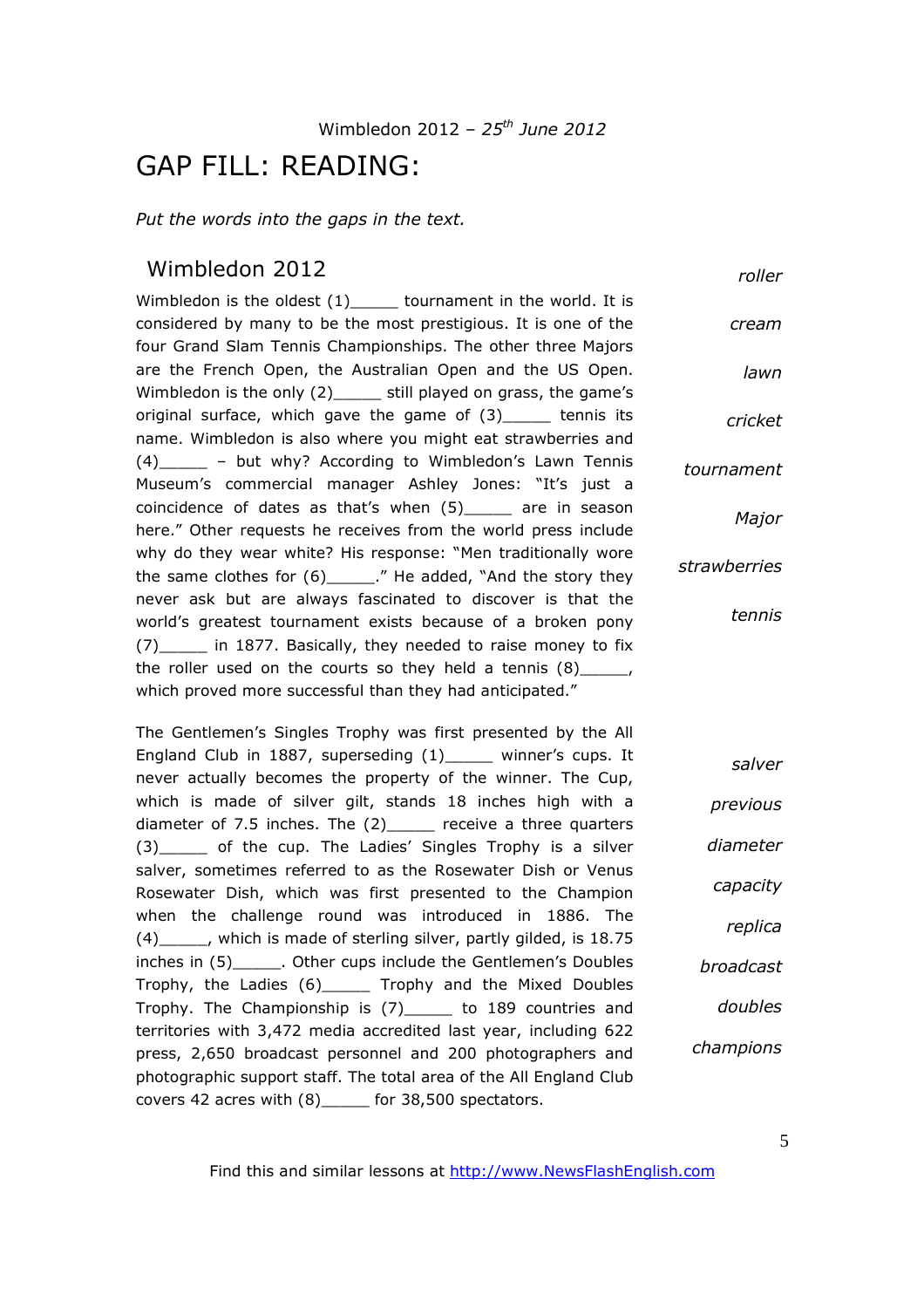## GAP FILL: LISTENING:

*Listen and fill in the spaces.* 

### Wimbledon 2012

\_\_\_\_\_\_\_\_\_\_\_\_\_\_\_\_\_\_\_\_."

\_\_\_\_\_\_\_\_\_\_\_\_\_\_\_\_\_\_\_\_.

Wimbledon is the oldest \_\_\_\_\_\_\_\_\_\_\_\_\_\_\_\_\_\_\_\_\_\_\_\_\_\_\_ the world. It is considered by many to be the most prestigious. It is one of the four Grand Slam Tennis Championships. The other three Majors are the French Open, the Australian Open and the US Open. Wimbledon is the only Major still played on grass, the game's original surface, which gave the game of \_\_\_\_\_\_\_\_\_\_\_\_\_\_\_\_\_\_\_\_\_\_.

Wimbledon is also where you might eat  $\frac{1}{2}$  \_\_\_\_\_\_\_\_\_\_\_\_\_\_\_\_\_\_\_\_\_\_\_\_\_\_\_\_\_\_\_\_\_ – but why? According to Wimbledon's Lawn Tennis Museum's commercial manager Ashley Jones: "It's just a coincidence of dates as that's when strawberries are in season here." Other requests he receives from the world press include why do they wear white? His response: "Men traditionally wore example and the cricket." He added, "And the story they never ask but are always fascinated to discover is that the world's greatest tournament exists because of a \_\_\_\_\_\_\_\_\_\_\_\_\_\_\_\_\_\_\_\_\_\_\_\_\_\_\_\_ in 1877. Basically, they needed to raise money to fix the roller used on the courts so they held a tennis tournament, which proved more successful than

The Gentlemen's Singles Trophy was \_\_\_\_\_\_\_\_\_\_\_\_\_\_\_\_\_\_ the All England Club in 1887, superseding previous winner's cups. It never actually becomes the property of the winner. The Cup, \_\_\_\_\_\_\_\_\_\_\_\_\_\_\_\_\_\_\_\_\_ silver gilt, stands 18 inches high with a diameter of 7.5 inches. The champions receive a three quarters replica of the cup. The Ladies' Singles Trophy is a silver salver, sometimes referred to as the Rosewater Dish or Venus Rosewater Dish, which was first presented the challenge round was introduced in 1886. The salver, which is made of sterling silver, partly gilded, is 18.75 inches in diameter. Other cups include the Gentlemen's Doubles Trophy, the Ladies Doubles Trophy and the

The Championship is broadcast to 189 **The Championship** is broadcast to 189 media The media and the media control of the media of the media of the media of the media of the media of the media of the media of the media of the media of the media of the media of the media of the media of the media of and 200 photographers and photographic support staff. The total area of the \_\_\_\_\_\_\_\_\_\_\_\_\_\_\_\_ covers 42 acres with capacity for 38,500 spectators.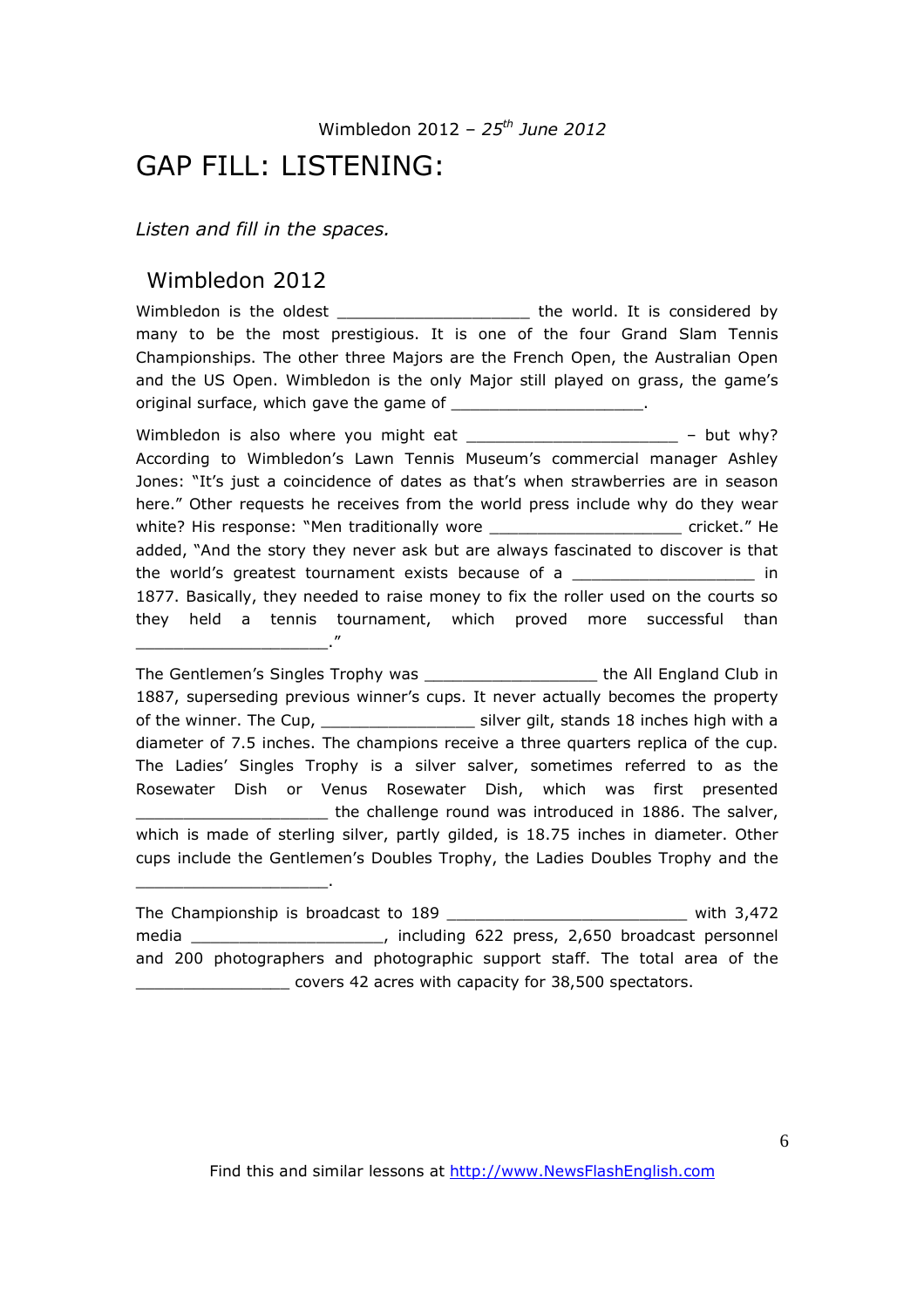## GRAMMAR

Put the words into the gaps in the text.

### Wimbledon 2012

Wimbledon is the oldest tennis tournament in the world. It is considered by  $(1)$  to be the  $(2)$  prestigious. It is one of the four Grand Slam Tennis Championships. The other three Majors are the French Open, the Australian Open and the US Open. Wimbledon is the only Major (3) played on grass, the game's original surface, which gave the game of lawn tennis its name. Wimbledon is also where you (4) eat strawberries and cream but why? According to Wimbledon's Lawn Tennis Museum's commercial manager Ashley Jones: "It's (5)\_\_ a coincidence of dates as that's when strawberries are in season here." Other requests he receives from the world press include why do they wear white? His response: "Men traditionally wore the same clothes for cricket." He added, "And the story they never ask but are always fascinated to discover is (6) the world's greatest tournament exists because of a broken pony roller in 1877. Basically, they needed to raise money to fix the roller used on the courts so they held a tennis tournament,  $(7)$  proved more successful (8) they had anticipated." *than many which that just most still*

The Gentlemen's Singles Trophy was first presented (1) the All England Club in 1887, superseding previous winner's cups. (2) never actually becomes the property of the winner. The Cup, which is made (3) silver gilt, stands 18 inches high with a diameter of 7.5 inches. The champions receive a three quarters replica of the cup. The Ladies' Singles Trophy is a silver salver, sometimes referred to (4) the Rosewater Dish (5) Venus Rosewater Dish, which was first presented to the Champion when the challenge round was introduced in 1886. The salver, which is made of sterling silver, partly gilded, is 18.75 inches (6)\_ diameter. Other cups include the Gentlemen's Doubles Trophy, the Ladies Doubles Trophy and the Mixed Doubles Trophy. The Championship is broadcast (7)\_\_ 189 countries and territories with 3,472 media accredited last year, including 622 press, 2,650 broadcast personnel and 200 photographers and photographic support staff. The total area of the All England Club covers 42 acres with capacity (8) \_ 38,500 spectators. *for it or as by to of in*